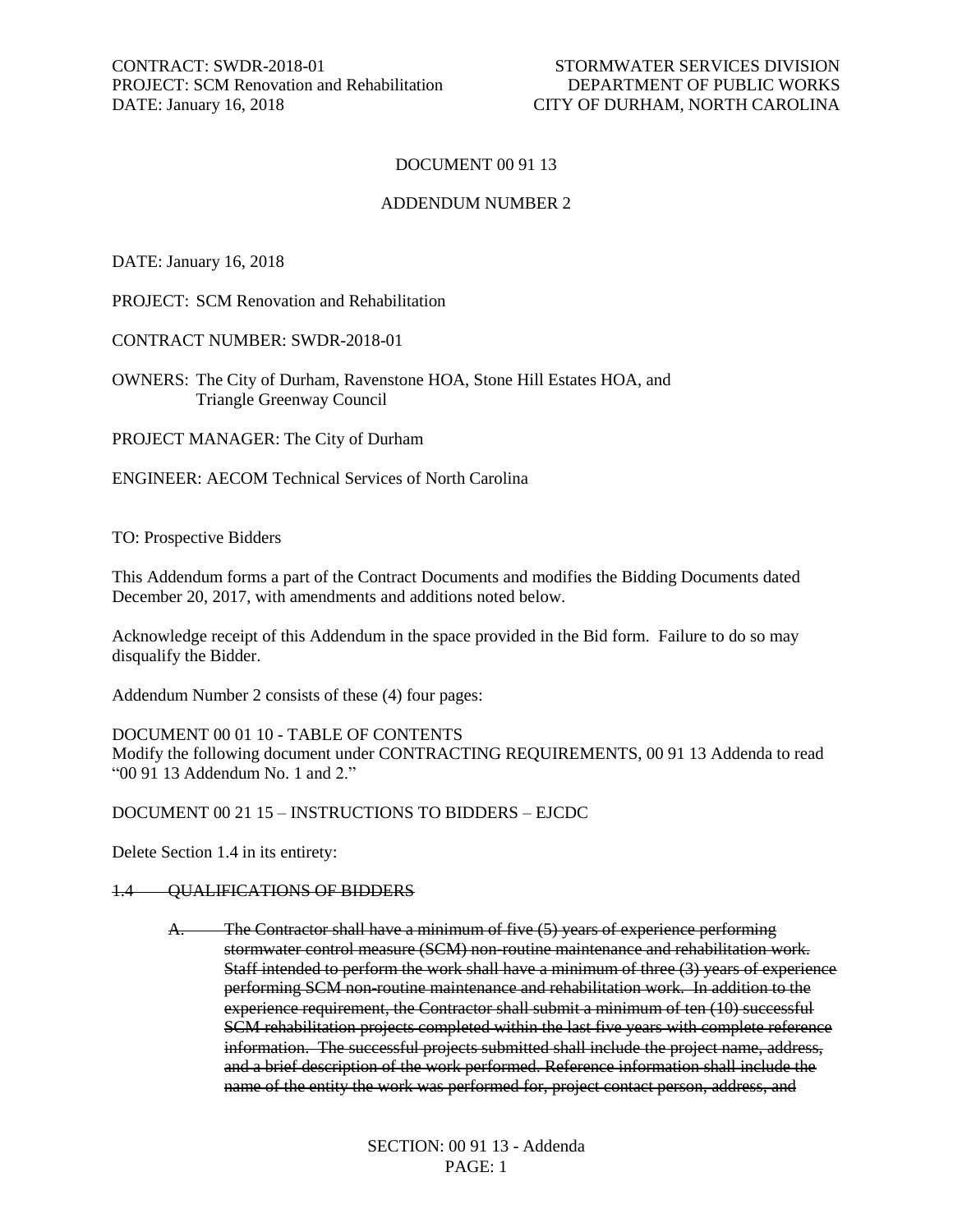phone number. Photos documenting the improvements made are encouraged to be submitted.

- B. Notice Under the Americans with Disabilities Act (ADA):
	- Notice Under the Americans with Disabilities Act A person with a disability may receive an auxiliary aid or service to effectively participate in city government activities by contacting the ADA Coordinator, voice (919) 560-4197, fax (919) 560-4196, TTY (919) 560-1200, or [ADA@durhamnc.gov,](mailto:ADA@durhamnc.gov) as soon as possible but no later than forty-eight (48) hours before the event or deadline date.
- C. The Contractor shall demonstrate the ability to complete a majority of all portions of the Contract using equipment and personnel owned and employed by the Contractor. The Contractor shall include the following information in the Bid in the spaces provided:
	- 1. The number of years the Contractor has been regularly engaged in similar Contract municipal work and a list of projects they have completed with their equipment and personnel.
	- 2. A list of the Contractor's personnel experienced to do the Work including the Superintendent to be in charge of the Work, including the length of their experience with this type of municipal work.
	- 3. A list of the Contractor's equipment in good condition and suitable for completion of the Contract.
- D. Miscellaneous
	- 1. If the Contractor fails to demonstrate the ability to complete a majority of all portions of the Contract with equipment and personnel owned and employed by the Contractor, the Bid may be considered non-responsive.
	- 2. The Contractor shall be licensed under Chapter 87 of the North Carolina General Statutes as a General Contractor. The Privilege License of the Contractor shall be included in the Bid.
	- 3. A Privilege License for all Subcontractors of the apparent Successful Bidder, and those Bidders requested by the City of Durham, shall be filed within five (5) days after the Bid opening.
	- 4. City of Durham Privilege Licenses may be obtained from the Department of Finance, Treasury Management Division, located at 101 City Hall Plaza, Durham, North Carolina, (919) 560-4700.
- E. Contract Safety Record Information
	- The Contractor shall include the information requested on the "Contract Safety Record Information" form (included in the Project Manual in Appendix I) in the bid. Failure to provide the requested information and documentation may result in rejection of the Bid as non-responsive.

Replace deleted Section 1.4 with:

- 1.4 QUALIFICATIONS OF BIDDERS
	- A. Notice Under the Americans with Disabilities Act (ADA):
		- 1. Notice Under the Americans with Disabilities Act A person with a disability may receive an auxiliary aid or service to effectively participate in city

SECTION: 00 91 13 - Addenda PAGE: 2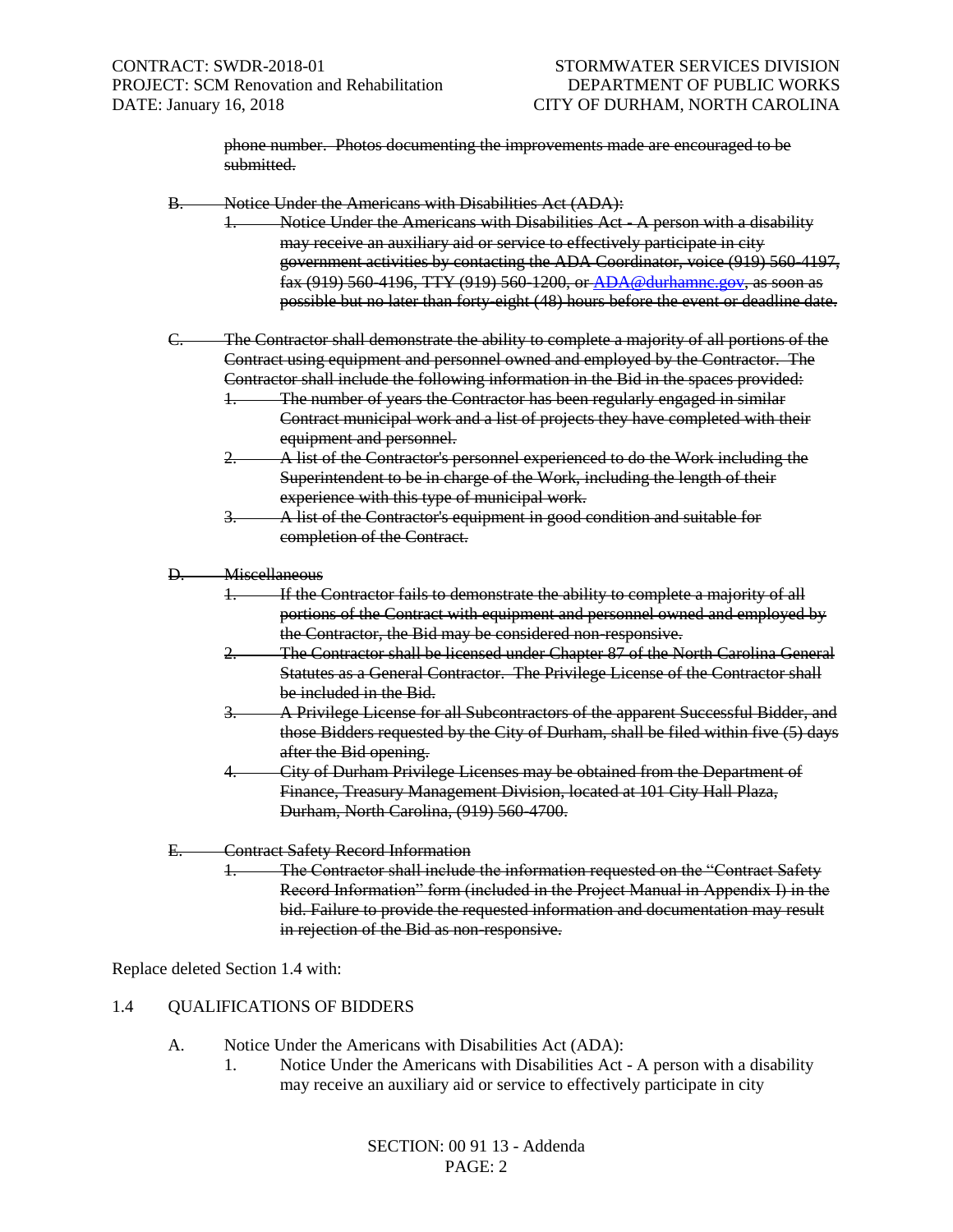government activities by contacting the ADA Coordinator, voice (919) 560-4197, fax (919) 560-4196, TTY (919) 560-1200, or [ADA@durhamnc.gov,](mailto:ADA@durhamnc.gov) as soon as possible but no later than forty-eight (48) hours before the event or deadline date.

- B. The Contractor shall have a minimum of five (5) years of experience performing stormwater control measure (SCM) non-routine maintenance and rehabilitation work. Staff intended to perform the work shall have a minimum of three (3) years of experience performing SCM non-routine maintenance and rehabilitation work. In addition to the experience requirement, the Contractor shall submit a minimum of ten (10) successful SCM rehabilitation projects completed within the last five years with complete reference information. The successful projects submitted shall include the project name, address, and a brief description of the work performed. Reference information shall include the name of the entity the work was performed for, project contact person, address, and phone number. Photos documenting the improvements made are encouraged to be submitted.
- C. The Contractor shall demonstrate the ability to complete a majority of all portions of the Contract using equipment and personnel owned and employed by the Contractor. The Contractor shall include the following information in the Bid in the spaces provided:
	- 1. The number of years the Contractor has been regularly engaged in similar Contract stormwater control measure work and a list of projects they have completed with their equipment and personnel. Same projects listed in B. above can be used.
	- 2. A list of the Contractor's personnel experienced to do the Work including the Superintendent to be in charge of the Work, including the length of their experience with this type of stormwater control measure work.
	- 3. A list of the Contractor's equipment in good condition and suitable for completion of the Contract.
- D. Miscellaneous
	- 1. If the Contractor fails to demonstrate the ability to complete a majority of all portions of the Contract with equipment and personnel owned and employed by the Contractor, the Bid may be considered non-responsive.
	- 2. The Contractor shall be licensed under Chapter 87 of the North Carolina General Statutes as a General Contractor.
- E. Contract Safety Record Information
	- 1. The Contractor shall include the information requested on the "Contract Safety Record Information" form (included in the Project Manual in Appendix I) in the bid. Failure to provide the requested information and documentation may result in rejection of the Bid as non-responsive.

# DOCUMENT C-700 – EJCDC STANDARD GENERAL CONDITIONS OF THE CONSTRUCTION CONTRACT

Delete Section 6.06 L in Article 6, as privilege licenses no longer exist.